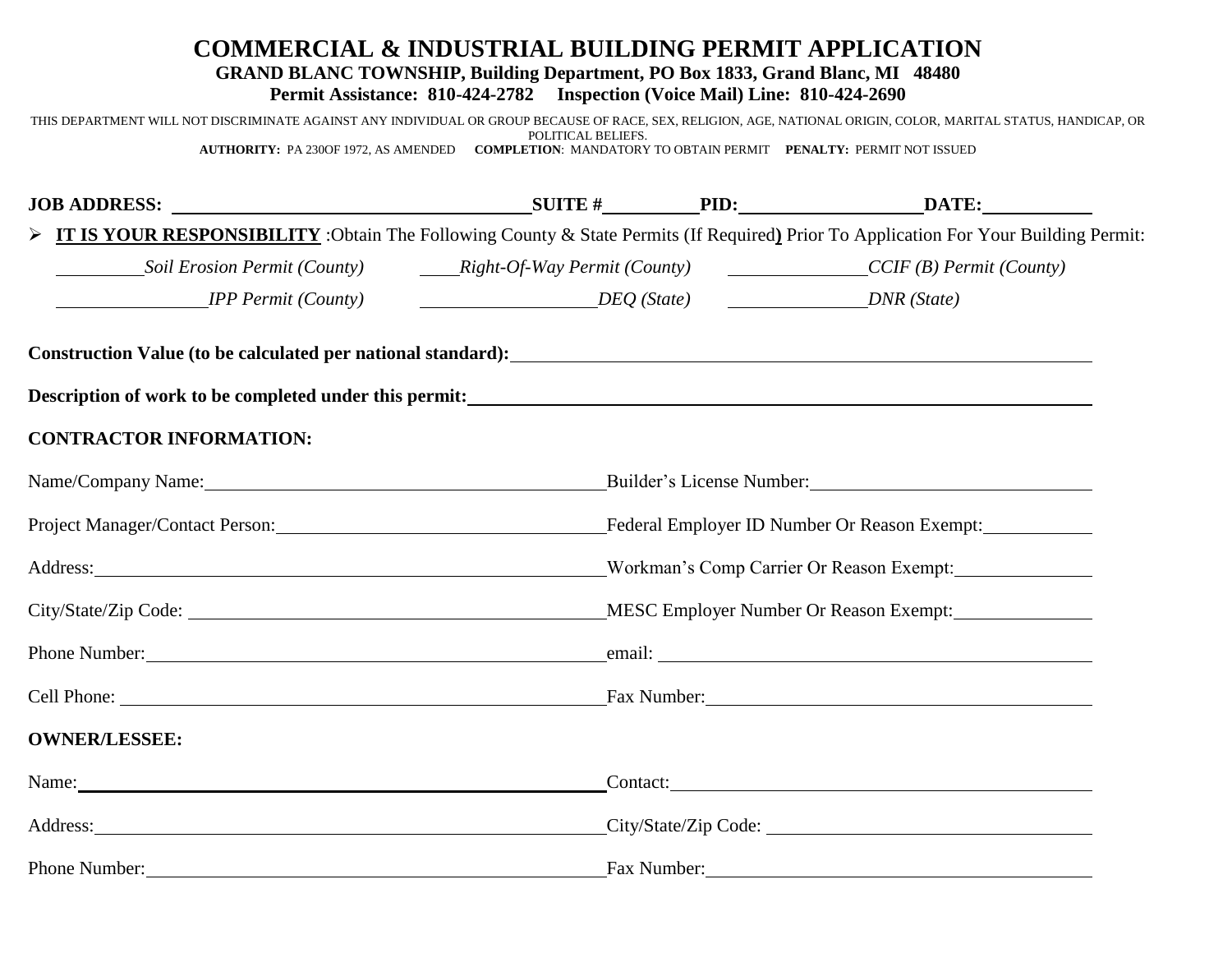### **APPLICANT INFORMATION:**

| Name/Company Name: | Project Manager/Contact Person: |  |
|--------------------|---------------------------------|--|
| Address:           | City/State/Zip Code:            |  |
| Phone Number:      | Cell Phone:                     |  |
| Fax Number:        | email:                          |  |

# **IMPORTANT INFORMATION**

**PLEASE NOTE:** UNLESS YOU ARE OTHERWISE NOTIFIED, PERMIT OR DENIAL WILL BE ISSUED WITHIN 21 DAYS OF SUBMISSION OF COMPLETE APPLICATION. Construction shall not be started until the permit has been approved and issued. All construction shall be in compliance with the building code currently in effect. No work shall be concealed until it has been inspected. Inspections must be requested through the township voice mail system: (810) 424-2690. Requests must include the job location, permit number, caller' name and company name, return telephone number, and lockbox information.

**EXPIRATION:** A permit remains valid as long as work is progressing and inspections are requested and conducted. A permit shall become invalid if the authorized work is not commenced within six months after the issuance of the permit or the authorized work is suspended or abandoned for a period of six months after the time of commencing work. Once processed for issuance, building permits must be issued, including payment of all required fees, within thirty (30) days. A permit will be cancelled when no inspections are requested or conducted within six months of the date of issuance or the date of a previous inspection. Cancelled permits cannot be reissued or refunded.

#### **IF REQUIRED:**

- *PLAN REVIEW MUST BE COMPLETED PRIOR TO THE PROCESSING AND ISSUANCE OF THE BUILDING PERMIT.*
- *TRADE PERMITS WILL NOT BE ISSUED PRIOR TO THE BUILDING PERMIT.*

I HEREBY CERTIFY THAT THE OWNER OF RECORD AUTHORIZES THE PROPOSED WORK AND THAT I HAVE BEEN AUTHORIZED BY THE OWNER TO MAKE THIS APPLICATION AS HIS/HER AUTHORIZED AGENT. WE AGREE TO CONFORM TO ALL APPLICABLE LAWS OF THE STATE OF MICHIGAN. ALL INFORMATION SUBMITTED ON THIS APPLICATION IS ACCURATE TO THE BEST OF MY KNOWLEDGE

# **Applicant's Signature:**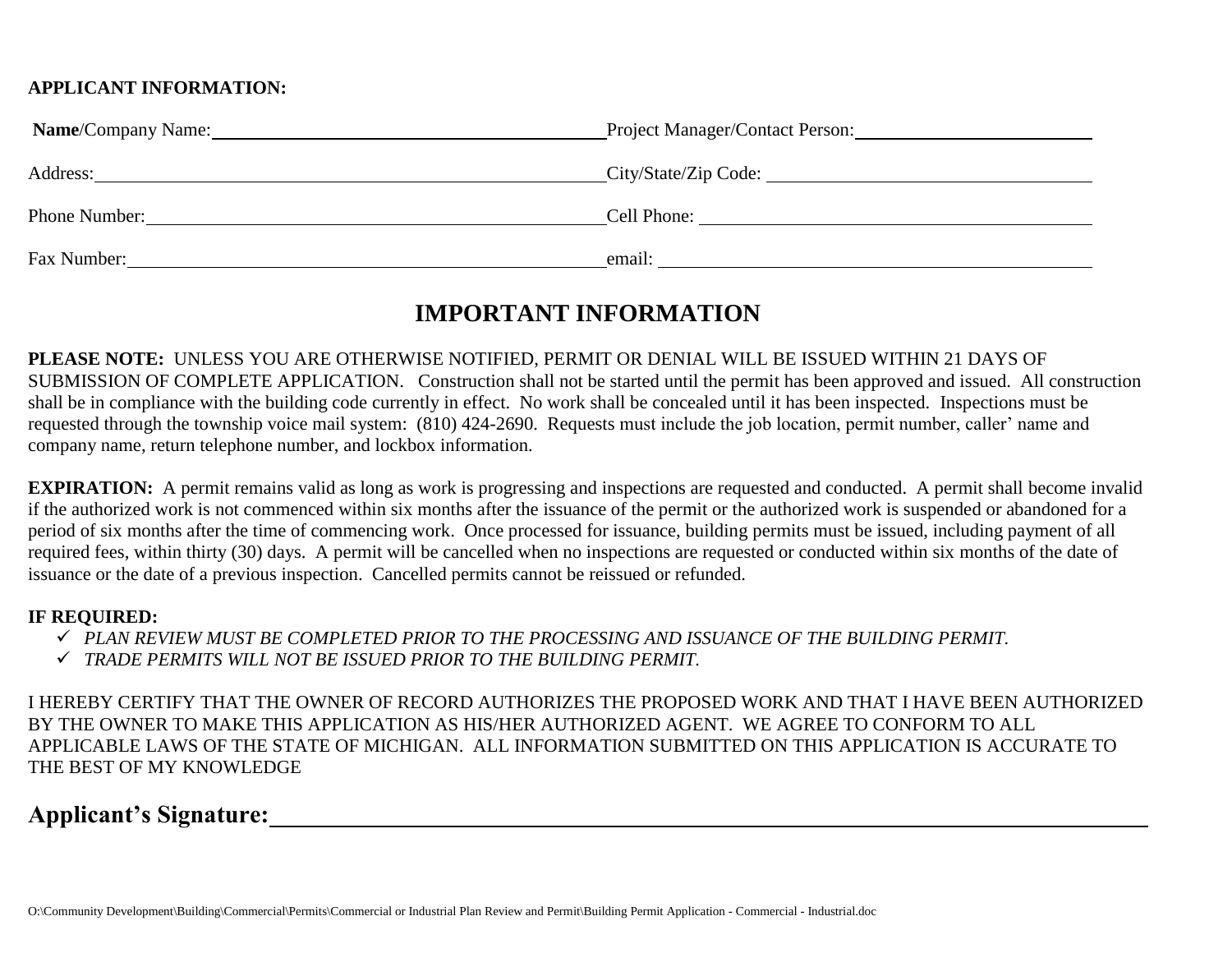# **COMMERCIAL & INDUSTRIAL PERMITS:** *REQUIRED INSPECTIONS*

The telephone number for the automated inspection voice mail system is **(810) 424-2690**.

## **Inspectors are available in the Grand Blanc Township office from 8 a.m. to 9 a.m. Monday through Friday**

To Obtain Same Day Inspection (Monday Through Friday) Inspection Requests Must Be On The Automated Voice Mail System Prior To 7 A.M.

Incomplete Information Left On The Inspection Voice Mail System May Result In The Denial Of Your Request For Inspection:

- $\checkmark$  Project Address (Including Suite Number, Building Number Etc.)
- $\checkmark$  Name Of Person Calling And Telephone Contact Number
- $\checkmark$  Permit Number
- $\checkmark$  Relevant Information Such As Location For Inspection, Lockbox, Etc.

**PLEASE NOTE:** Calls Made Later In The Day Will Receive Inspection The Next Business Day (Monday Through Friday).

| INDI LUTIVIN TITLD.                   | INSTEUTIUN IS REQUIRED;                                                                             |  |  |
|---------------------------------------|-----------------------------------------------------------------------------------------------------|--|--|
| <b>Footing Forms</b>                  | When forms are set and before concrete is poured.                                                   |  |  |
| <b>Foundation Forms</b>               | When forms are set, any reinforcing is installed and secured, and before the concrete is poured.    |  |  |
| <b>Backfill</b>                       | When concrete is poured, waterproofed, drain tile is in and covered with gravel, before foundation  |  |  |
|                                       | is backfilled.                                                                                      |  |  |
| <b>HVAC Rough</b>                     | When piping and ductwork are installed.                                                             |  |  |
| <b>Electrical Rough-In</b>            | When rough-in work is complete; before drywall or insulation is in place.                           |  |  |
| Plumbing Underground                  | When piping is located between floors or underground, but before covering is in place. Flushing of  |  |  |
|                                       | underground must be witnessed.                                                                      |  |  |
| Plumbing Rough-In                     | When rough work is completed.                                                                       |  |  |
| Rough (Structural)                    | Before any drywall, plaster or interior finish is applied. Rough in of electrical, plumbing, and    |  |  |
|                                       | ductwork must be installed and approved. Inspection per floor is required for all uses.             |  |  |
| Underslab                             | When base is prepared and reinforcing in place and before concrete is poured. All utilities and     |  |  |
|                                       | service equipment in concrete must be in place prior to inspection.                                 |  |  |
| Insulation                            | When framing inspection has been approved and the insulation has been installed.                    |  |  |
| <b>HVAC Final</b>                     | When system is installed and operational.                                                           |  |  |
| <b>Plumbing Final</b>                 | When final work is complete and before system is operational.                                       |  |  |
| <b>Electrical Final</b>               | When final work is complete.                                                                        |  |  |
| Fire Protection Systems; Fire         | All fire protection, detection, suppression and alarm systems shall be inspected and witnessed      |  |  |
| Prevention Systems including          | before the systems are operational. **Systems may require a rough inspection. All trade             |  |  |
| sprinkler system, fire alarm systems, | inspections must be approved prior to the framing inspection or the final inspection for occupancy. |  |  |
| hood systems, etc.                    |                                                                                                     |  |  |
| Periodic                              | For large commercial and industrial buildings, between regularly scheduled inspections (progress    |  |  |
|                                       | status reporting).                                                                                  |  |  |

#### **INSPECTION TYPES: INSPECTION IS REQUIRED:**

O:\Community Development\Building\Commercial\Permits\Commercial or Industrial Plan Review and Permit\Building Permit Application - Commercial - Industrial.doc